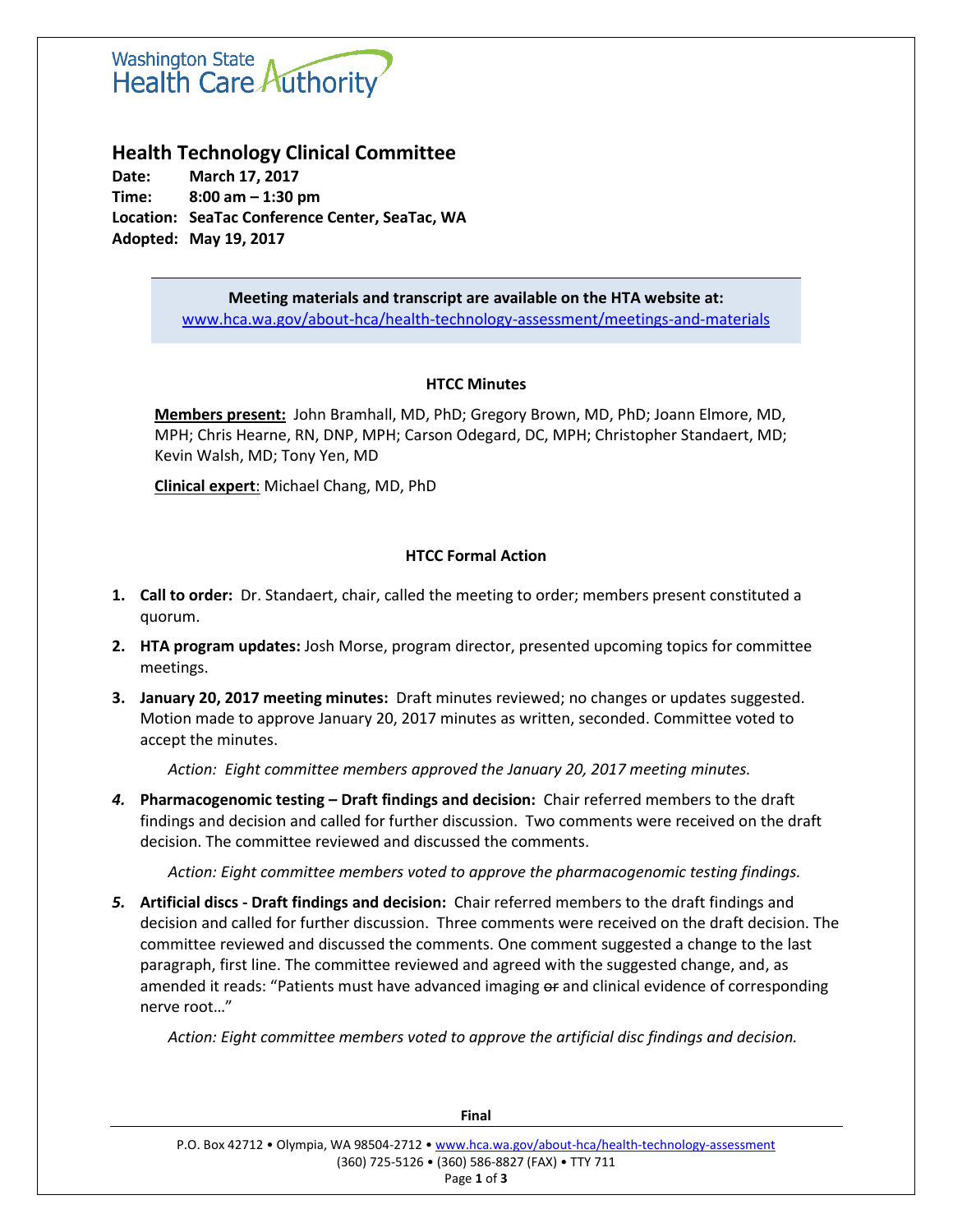WA - Health Technology Clinical Committee Meeting March 17, 2017

## **6. Extracorporeal shock wave therapy (ESWT) for musculoskeletal conditions:**

The chair introduced Michael Chang, MD, PhD, Physical Medicine Institute, Bellevue, WA.

**Agency utilization and outcomes:** Gary Franklin, MD, MPH, Medical Director for the Washington State Department of Labor and Industries, presented the state agency perspective for extracorporeal shock wave therapy for musculoskeletal conditions. The full presentation is published with the [March 17, meeting materials.](https://www.hca.wa.gov/about-hca/health-technology-assessment/meetings-and-materials)

**Scheduled and open public comments:** The chair called for public comments. There were no comments.

#### **Vendor report / HTCC question and answer:**

Andrea Skelly, PhD, MPH, Spectrum Research, Inc., presented the evidence review of extracorporeal shock wave therapy for musculoskeletal conditions. The full presentation is published with the [March 17, meeting materials.](http://www.hca.wa.gov/about-hca/health-technology-assessment/meetings-and-materials)

#### **HTCC coverage vote and formal action:**

#### *Committee decision*

Based on the deliberations of key health outcomes, the committee decided that it had the most complete information: a comprehensive and current evidence report, public comments, and state agency utilization information. The committee evaluated the available evidence. The committee discussed and voted on the evidence for use of extracorporeal shock wave therapy for musculoskeletal conditions compared to current alternative strategies. A majority of committee members found the technology unproven for safety, efficacy and cost-effectiveness based on the quality of available evidence. The committee considered and gave greatest weight to the evidence it determined, based on objective factors, to be the most valid and reliable.

Based on these findings, the committee voted to not cover extracorporeal shock wave therapy for musculoskeletal conditions.

|                                                                     | Not covered | Covered under<br>certain conditions unconditionally | Covered |
|---------------------------------------------------------------------|-------------|-----------------------------------------------------|---------|
| Extracorporeal shock wave therapy for<br>musculoskeletal conditions |             |                                                     |         |

#### *Discussion*

#### *Limitations*

Not applicable.